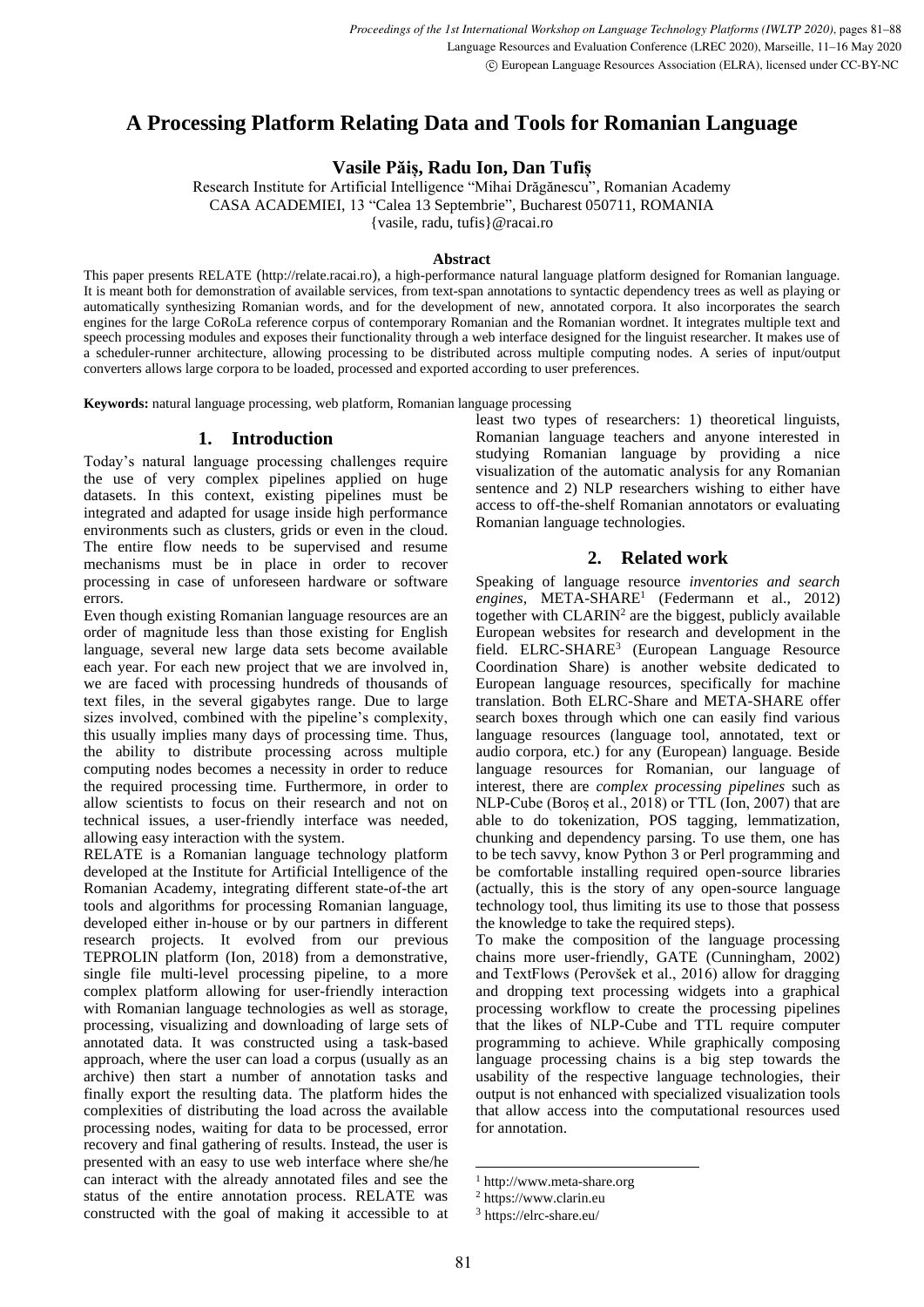RELATE aims specifically at doing automatic text processing, with annotations at multiple levels, along with annotation visualization and expansion into the corresponding linguistic computational resources. Compared to other platforms, such as (Wanxiang et al., 2010), our platform does not focus on exposing APIs, even though such text processing APIs do exist, either directly from the different components or as an indirect result of integrating several components. Instead, RELATE is designed to be an integrated environment accessible via the web interface. In some ways it is similar to (Morton and LaCivita, 2003) work, with the addition of the web interface and parallel processing capabilities. Currently, the RELATE platform does not contain yet any functionality for automatic training of new models, such as more recent platforms like (Gardner et al., 2018). Furthermore, compared to the WebLicht (Hinrichs et al, 2010) platform, developed within the CLARIN project, RELATE is focused on Romanian language tools. Even more, besides integrating tagging capabilities, the platform also integrates other tools, such as WordNet, translation, speech recognition and synthesis.

The processing workflow is guided via addition of tasks which, by design, can work with the internal format produced by any other tasks. Thus, no workflow editor, such as the one used in (Perovšek et al., 2016), was needed at the moment. Tasks can be chained together, one after another, without the need for complex "wiring".

## **3. Platform Architecture**

RELATE has two main areas (see Figure 1): a public area and a private area. The public area allows running most of the annotation tasks as well as exploring other platform features without any data storage facilities. Therefore, this is intended either for familiarizing a user with the platform or for small scale annotations (like single sentences or small files which do not require long term storage in the platform). The private part requires a user name and password<sup>4</sup> to be provided for user authentication and allows access to all platform features, including annotation of large corpora and storage of both raw and annotated data.



Figure 1: RELATE public and private areas

## **3.1 Platform components**

The RELATE platform was constructed using an approach based on multiple interconnected layers. From the user's perspective, the first layer is the web front-end. It is in charge of displaying data to the user and employs visualizations such as: text views (for displaying raw text files as well as annotated files if the user opts for a text like visualization), data grids (for visualizing table information, such as annotation results in different formats), tree-views (useful for displaying dependency parsing information), integration of Brat rapid annotation tool (Stenetorp et al., 2012) for named entity visualization. Furthermore, the visualization layer interconnects with visualizations made available from other projects, such as the interrogation tools from the Reference Corpus for Contemporary Romanian Language (CoRoLa) (Mititelu et al., 2018).

The second layer of the platform is the back-end layer. This is in charge of orchestrating user requests between the various integrated modules. In turn, this happens either via an ephemerous flow, with results communicated directly to the web front-end, or via the task system with final storage in the platform's file system. The multi-layer architecture is presented in Figure 2.



Figure 2: RELATE multiple layers architecture

Components integrated in the RELATE platform are written in different programming languages, such as: C/C++, Java, Python, scripts (bash, php). Furthermore, most of them were not exposing any web API and the few who had such an API available used completely different invocation flows. This created serious integration challenges, as described in more detail in (Păiș et al., 2019). Basically, we had to either create a web API wrapper for the tools or execute them as separate processes and collect the produced temporary files. In order to guarantee a uniform interrogation for multiple, related, modules, we used the TEPROLIN web service which integrates modules written in Python and other programming languages and exposes them in the same web API. This is in turn consumed by the back-end layer modules. Different modules are integrated either for textual annotation, as detailed below in the "Available annotations" sub-section, or only for enhancing the user visualization experience and allowing the researcher to make additional enquiries. Such is the case for integrating the Romanian WordNet aligned with the English WordNet which allows the user to research cross-lingually various senses of annotated words.

<sup>4</sup> The credentials are provided free of charge by request sent to one of the authors.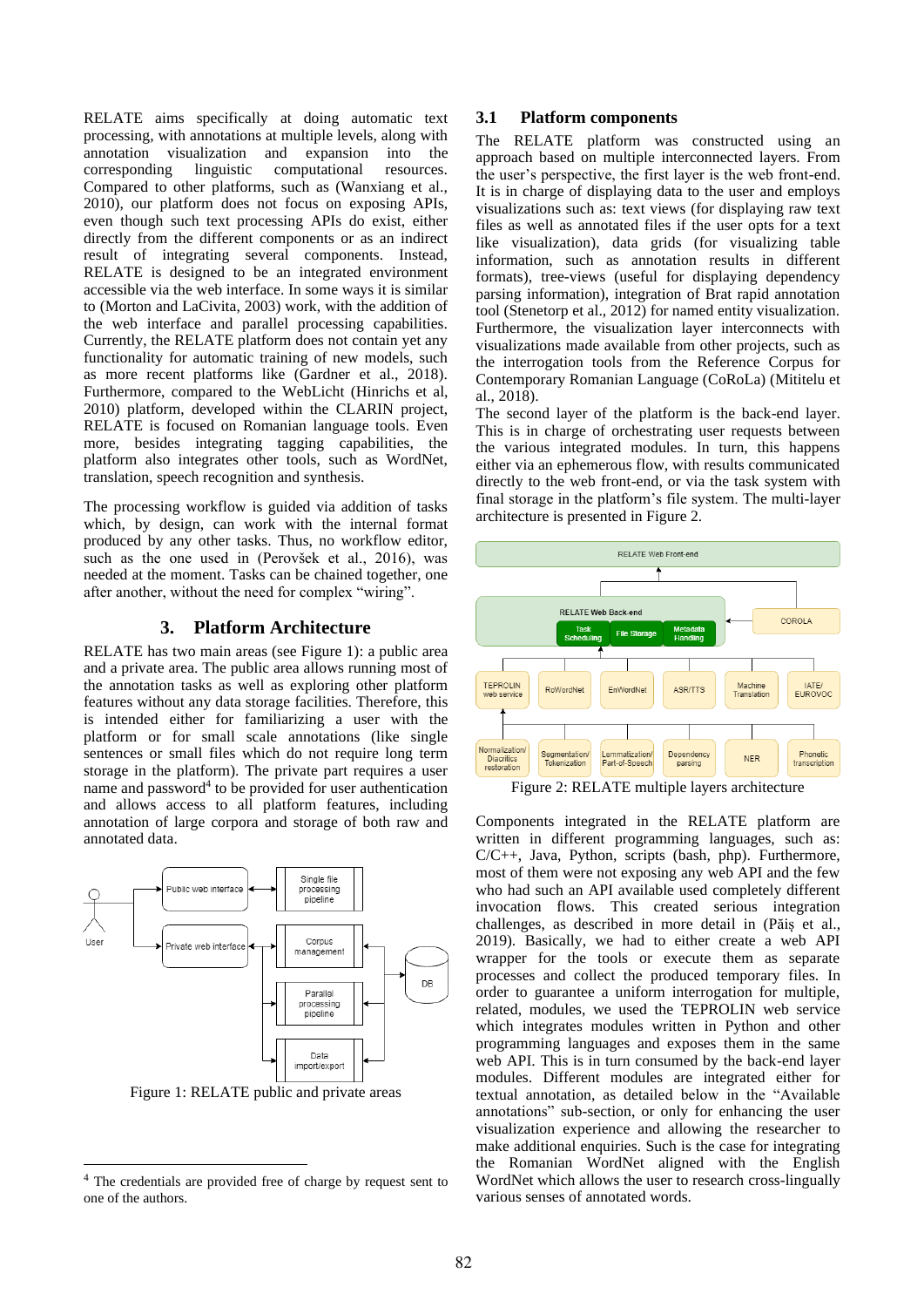#### **3.2 Available annotations**

TEPROLIN and its web service<sup>5</sup> interface is a text preprocessing platform for Romanian (Ion, 2018) that currently offers 15 types of text transformation/annotations, from text-span annotations to syntactic dependency trees. Below is a brief account of these modules and corresponding annotations:

- 1. **Text normalization**: removal of multiple consecutive spaces and Romanian diacritical codes normalization;
- 2. **Diacritics restoration**: automatic detection of texts lacking Romanian diacritics and automatic diacritic insertion;
- 3. **Word hyphenation** (Stan et al., 2011);
- 4. **Word stressed syllable identification** (Stan et al., 2011);
- 5. **Word phonetic transcription** (Stan et al., 2011) using the SAMPA phonemes for Romanian<sup>6</sup>;
- 6. **Numeral rewriting** (Stan et al., 2011): automatic transformation of number to their written form, useful in text-to-speech synthesis (e.g.  $93 \rightarrow$  "ninety-three");
- 7. **Abbreviation rewriting** (Stan et al., 2011): automatic expansion of abbreviations or acronyms to their full form, also useful for text-to-speech synthesis (e.g. art.  $\rightarrow$  "article" or AI  $\rightarrow$  "Artificial Intelligence");
- 8. **Sentence splitting** (Ion, 2007; Boroș et al., 2018);
- 9. **Tokenization** (Ion, 2007; Boroș et al., 2018);
- 10. **POS tagging** (Ion, 2007; Boroș et al., 2018) using the Morpho-Syntactic Descriptors (MSD) for Romanian tag set<sup>7</sup>;
- 11. **Lemmatization** (Ion, 2007; Boroș et al., 2018);
- 12. **Named entity recognition (NER)** with four labels: person-PER, location-LOC, organization-ORG and time -TIME (Păiș 2019);
- 13. **Biomedical NER** (Boroș et al., 2018) with four labels: disorder (DISO), anatomical part (ANAT), medical procedure (PROC) and chemical (CHEM). The sequence labeler was trained on the MoNERo corpus (Mitrofan et al., 2018), (Carp (Mitrofan), 2019);
- 14. **Chunking** (Ion, 2007) with four types of nonrecursive syntactic phrases: noun (Np), verb (Vp), adjectival/adverbial (Ap) and prepositional (Pp);
- 15. **Dependency parsing** (Boroș et al., 2018) with the Romanian Universal Dependencies label set<sup>8</sup>.

Each module was adapted and made available for integration as part of the ReTeRom project<sup>9</sup>. Development of individual modules was realized by the ReTeRom partners, as indicated in the references and on the project's website.

TEPROLIN is a Python 3 module that integrates various NLP applications by requiring them to implement the TEPROLIN application programming interface:

Resource loading, which usually takes from tens of seconds to minutes when the NLP application starts, is

only allowed inside a specialized method which is called once when the implementing object is instantiated;

If the NLP application is not written in Python 3, TEPROLIN expects that the application runs on the same machine as the platform; the communication with the resident process is done via an established interprocess communication mechanism (e.g. sockets or named pipes).

When adding a new NLP application, the software engineer has to insert its name and operations in the TEPROLIN operation graph. Using this graph, TEPROLIN is able to automatically resolve the requirements of the new operation (e.g. before doing POS tagging, the text has to be tokenized first).

Pushing the "DEMO" button in the TEPROLIN Web Service/Complete Flow menu entry will run the full (all 15 operations) processing chain on two sample Romanian sentences. These two sentences were chosen such that every annotation that TEPROLIN is able to give is present and can be visualized. The output of this run can be visualized in computer readable formats: JSON, CoNLL-U<sup>10</sup>, CoNLL-X, XML, and as well as graphically: in "Tree" mode (the most informative) and in "Entities" mode where NER annotations can be visualized graphically.

#### **3.3 Task-based processing**

In order to achieve better performance by harnessing the CPU resources available on different servers, the RELATE platform uses a task-based scheduler engine which in turn distributes the load across the available computing nodes. Since we targeted a mixed environment, with computing nodes of different sizes and performances, as well as a mixture of operating systems, we decided to develop our own task-engine for the purposes of the platform. It has two components: the scheduler, which is the first to receive a new task and decides where it should be executed, and the task runners which take care of actually running the task and storing final files on the file system.

Each task runner process keeps track of the files already processed so that it can resume processing in case of a system failure. Furthermore, the process is activated via a cron job which ensures automatic restart in case the task runner itself encounters a fatal error. Even more, logging is performed at operating system level ensuring all relevant messages are recorded and available for investigation. However, this is not displayed to the end user, being considered a very technical information, useful for platform developers. Entire processing pipelines are kept in-memory and accessed by task runners via URL endpoints. This ensures the possibility to distribute the tasks on any computing nodes, regardless of their location: same local area network (similar to a cluster environment), multiple networks (a grid environment) or across the Internet (cloud environment). Of course, the location of the computing resources can influence the overall processing time due to the differences in transfer speeds. Nevertheless, in case of large corpora, we

<sup>5</sup> [http://relate.racai.ro:5000](http://relate.racai.ro:5000/)

<sup>6</sup> <https://www.phon.ucl.ac.uk/home/sampa/rom-uni.htm>

<sup>7</sup> <http://nl.ijs.si/ME/V4/msd/html/msd-ro.html>

<sup>8</sup> <http://universaldependencies.org/ro/index.html>

<sup>9</sup> [http://www.racai.ro/p/reterom/index\\_en.html](http://www.racai.ro/p/reterom/index_en.html)

<sup>10</sup> <https://universaldependencies.org/format.html>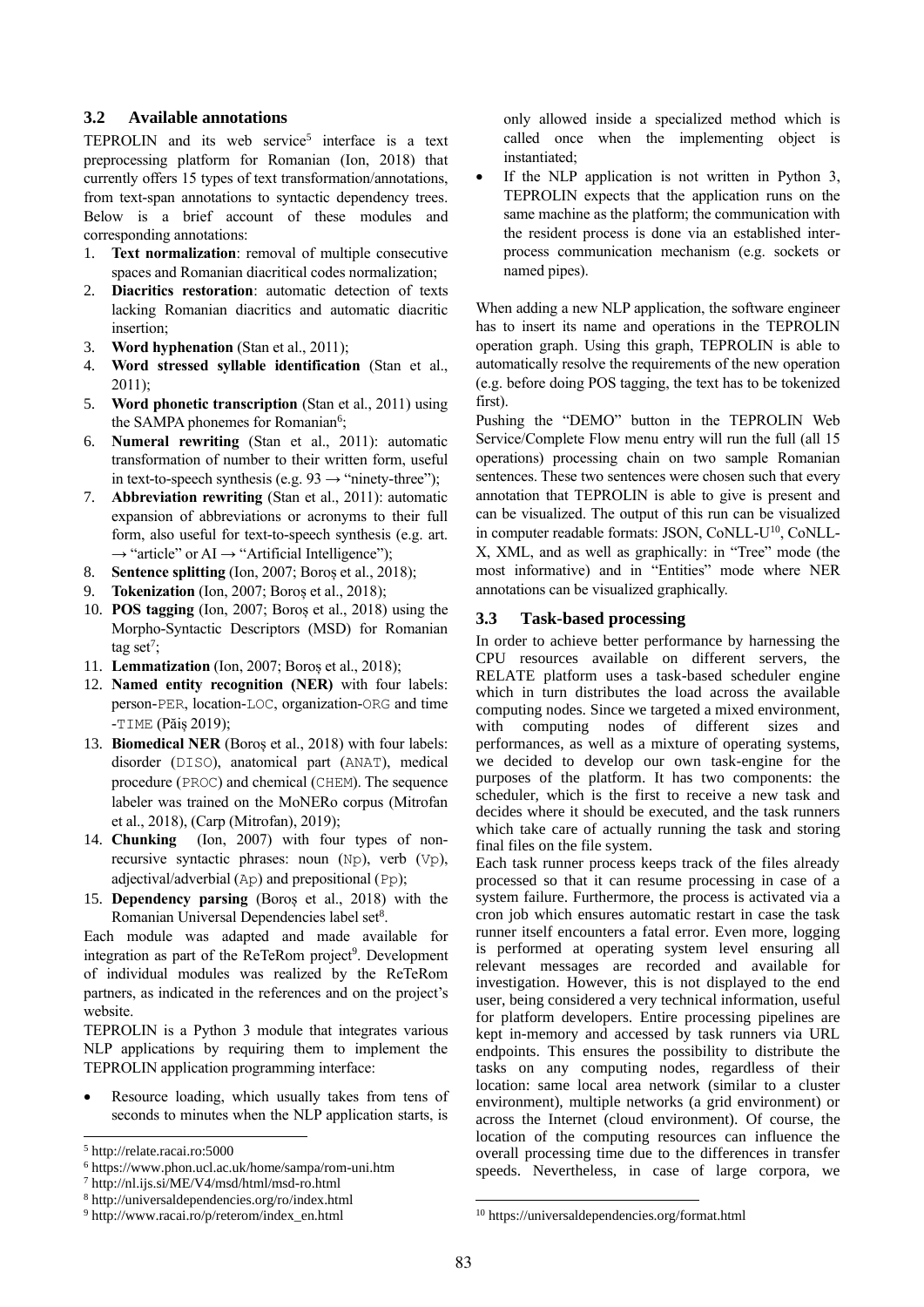consider the parallelization outweighs transfer times, thus reducing the total time required to process the files.

In order to avoid costly synchronization issues that usually occur in distributed systems, the RELATE platform does not make use of any shared resources. The scheduler process allocates disjunct slices of the corpus to each of the task runners. This allows for parallel computation throughout the pipelines without the need to synchronize with other processes.

Finally, the last runner who finishes work related to any particular task will also be in charge of composing the final result if needed. Even though, most of the tasks do not require final assembly of data since each annotation happens on a separate file. The scheduler and runners architecture is presented in Figure 3.



Figure 3: Task execution inside the RELATE platform

#### **3.4 File formats**

The platform was designed to allow corpora to be uploaded in the user's format, then processed and annotated to an internal platform format and finally exported to another user specified format. For this purpose, the platform has an import/export interface which can be extended with new functionality to export different user specified formats. Currently, the input format is either raw text files or comma separated files (CSV). In the second case, the user can specify in the interface the column or columns containing text data.

The internal format used throughout the platform is  $CoNLL-U$  Plus<sup>11</sup> format. This is a tab separated set of columns, usually considered to be an extension of the CoNLL-U format. In order to allow for a greater compatibility with CoNLL-U aware applications (and users), we have decided to keep the first 10 columns in the order of CoNLL-U specification and extend this with additional information available in the platform, such as named entities, IATE and EUROVOC annotations (Coman et al., 2019).

For output, the platform allows for a number of formats to be used, including: JSON, CoNLL-U (with limited annotations), CoNLL-U Plus variations, XML. In the case of CoNLL-U Plus, one possibility is to export the internal format, containing all the produced annotations, or a subset of those as required for different projects. The actual annotations available in the output file depend on the annotations tasks that were executed.

Since different modules in the pipeline require additional internal formats, other converters are available internally inside the platform, but are not exposed as input/output options.

### **3.5 Available visualizations**

Apart from the annotation options described in section 3.2 above, RELATE integrates several visualization components, allowing the researcher user to better interact with the data. These components can be accessed either directly, via the proper links present in the platform's main menu, or via action buttons made available when interacting with the annotated data.

The "Tree" visualization mode is the most comprehensive of all, displaying generated annotations as well as *on the fly query results of other Romanian computational resources for the selected word*. In other words, the user can *relate* (hence the name of the portal) the output of the automatic language processing chain with information stored in the associated Romanian computational resources, thus seeing if the resource contains (or not) the relevant information and whether this information is useful when studying Romanian or how could it inform other automated Romanian processing algorithms. The "Tree" visualization mode has the dependency tree of a sentence in the center of the frame (one can see individual sentences using the arrows on the left/right of the current sentence). Dependency label names can be seen on the relations. If the user clicks a node in the tree, a panel of information about that word is opened to the right of the dependency tree: search in the CoRoLa corpus, search in the Romanian WordNet, listen to the native pronunciation of the word (if it is stored in the corpus) or synthesizing it (if not existing in the speech corpus), using the SSLA Text-to-Speech module<sup>12</sup> (Boroș et al., 2018b).

Besides linking other Romanian computational language resources and language tools, token annotations can also be inspected in the "Tree" view (e.g. POS tag, lemma, chunk membership, etc.) "Similar Words" will display up to 10 most similar words to the clicked word, computed using word embeddings extracted from the CoRoLa corpus (Păiș and Tufiș, 2018). A lemma with POS version of the similar words list is also available.

Romanian wordnet, RoWordNet, as described in (Tufiș and Mititelu, 2014), is made available for interrogation in the platform, either by itself or aligned with the English wordnet (Miller, 1995). The second option involves searching for a Romanian lemma in the wordnet, seeing the identified synsets and, based on the synset id, the corresponding English information is also displayed.

CoRoLa (Mititelu et al., 2018) which was constructed as a priority project of the Romanian Academy, between 2014 and 2017, contains both written texts and oral recordings. For each of these components, dedicated query interfaces were made available. These were also integrated in the RELATE platform, allowing words to be researched for occurrences in CoRoLa. In the case of written data, interrogation is performed by integration of the KorAP corpus management platform, developed at the Institute for German Language (Leibniz-Institut für Deutsche

<sup>11</sup> <https://universaldependencies.org/ext-format.html>

<sup>12</sup> <http://slp.racai.ro/index.php/ssla/>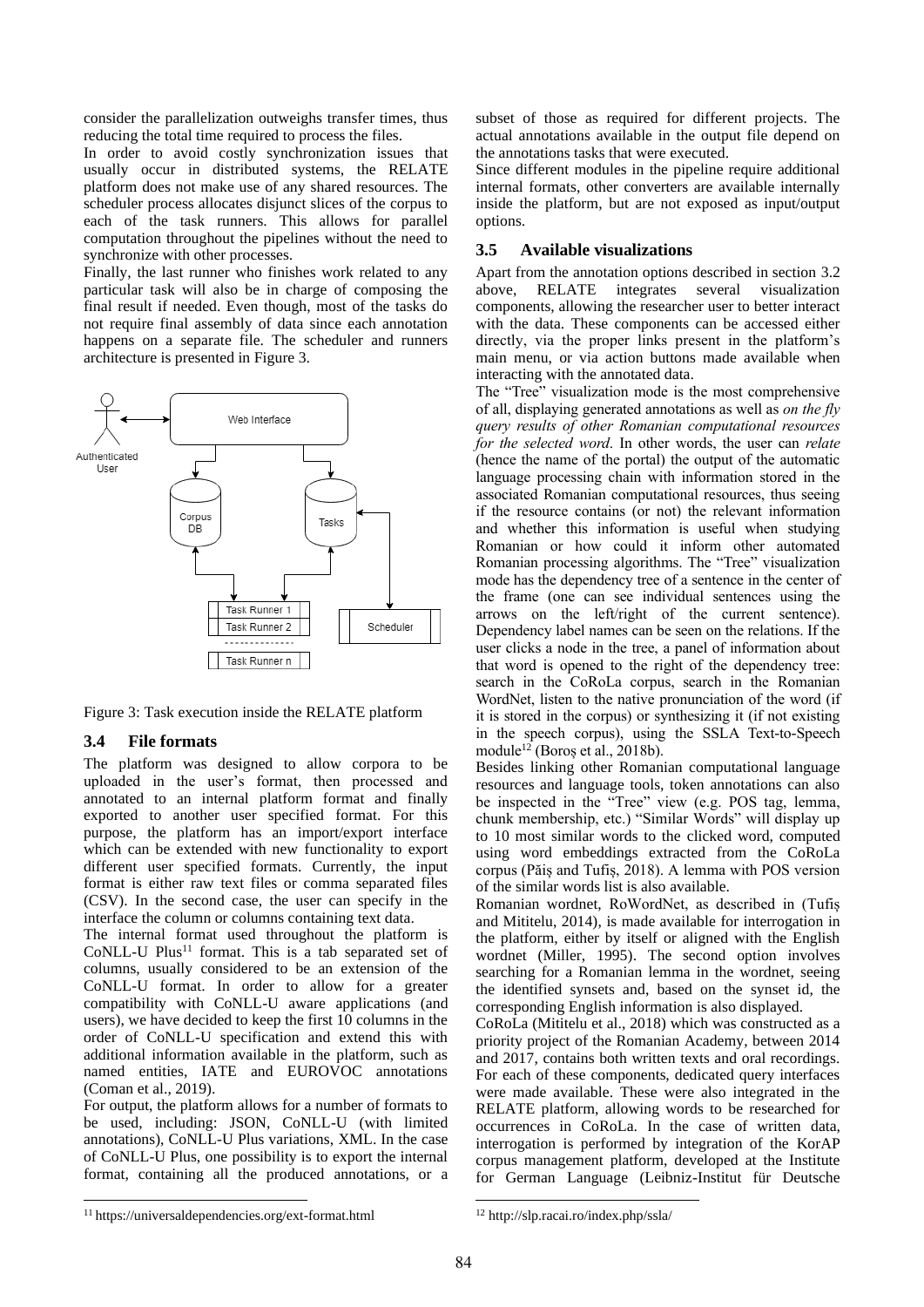Sprache) in Mannheim (Bański et al. 2014; Diewald et al. 2016). Similarly, for interrogation of audio transcriptions aligned with voice recordings, the Oral Corpus Query platform (OCQP) (Boroș et al., 2018b) developed for CoRoLa was integrated allowing the user to listen for the pronunciation of different words.

Since only a fraction of Romanian words are available in the audio component of the CoRoLa corpus, two speech synthesis components were integrated in the platform, allowing to user to listen for pronunciation of other words as well. One such system is the Speech Synthesis for Lightweight Applications (SSLA), described in (Boroș and Dumitrescu, 2015). Another, more recent development, is a system derived from our ROBIN project. Furthermore, from the ROBIN project resulted also an automatic speech recognition component which was also integrated in the RELATE platform.

In the case of text automatically recognized from speech, this can be automatically processed through the RELATE platform text annotation components, even though at this moment we lack the integration of an automatic capitalization and punctuation restoration component. Therefore, this particular integration currently has its use only in the case of small sentences.

A machine translation component is also available for interrogation within the RELATE platform. This is derived from the project "CEF Automated Translation toolkit for the Rotating Presidency of the Council of the EU", TENtec no. 28144308, led by TILDE, a linguistic technology company specializing in neural automatic translation. As part of this project, the translation system  $(Ro-En$  and  $En-Ro)^{13}$  was developed in partnership with the Institute of Research for Artificial Intelligence "Mihai Draganescu" and is available for short translations within the RELATE platform.

Apart from the dedicated components, the platform makes use of advanced data grids whenever such a display option makes sense. For this purpose, we integrated the  $PqGrid^{14}$ component which allows for features like: maximized view of data grid, column reordering, sorting, searching and integration with JSON based APIs. Furthermore, dependency parsed sentences are displayed in a tree-like visualization which is enhanced with action buttons allowing exploration of words within the other visualization components as detailed above.

## **3.6 Statistics**

For each corpus, a dedicated task can be started for computing corpus statistics. These are computed at various levels: entire corpus, word form, lemma. After being computed, they can be visualized in the RELATE interface or downloaded as CSV files. Similar to other tasks, the statistics task makes use of the parallel runners in order to reduce the overall time required.

Corpus level statistics include: number of raw documents, number of annotated documents, number of sentences, number of tokens, number of "words" (strings separated by space characters), number of lines, number of characters. For each named entity type, the identified number of entities of that type is computed. Similarly, for each universal part of speech tag the corresponding number of occurrences is computed.

Word form (token) statistics include number of tokens, number of unique tokens and for each unique word form the total number of occurrences as well as the total number of files containing the particular word form are computed. Furthermore, the statistics task computes the number of words occurring only once in the entire corpus (also known as "hapax legomena"), the words occurring only two times and the words occurring only three times. Lemma statistics include number of unique lemmas as well as the number of occurrences for each lemma.

### **4. Case Study: Annotation of Romanian Legal Corpus**

Within the "Multilingual Resources for CEF.AT in the legal domain"  $(MARCELL)^{15}$  project, the seven participating teams cooperated in order to produce a comparable corpus aligned at the top-level domains identified by EUROVOC descriptors<sup>16</sup>. For Romanian language, the legal database created includes more than 140K legislative documents issued starting with 1881. These were gathered from the Romanian legislative portal<sup>17</sup> and converted from HTML to raw text format. This resulted in 2.7GB of raw text. During the conversion process certain metadata was also retrieved from within the HTML pages, but only information required for the project's use cases was stored (such as the publication year of the document).

For upload in the RELATE platform, the raw text was compressed into a zip archive, which had the size of 550Mb. After uploading to the platform, it was automatically decompressed by a task runner and its content was made available through the interface. Following a quick visual inspection to ensure the files were properly imported, an annotation task was launched. Given the large size of the corpus, the annotation process

took about one month on the two physical servers which were made available for project's purposes. Allocation of text files to pipeline components was orchestrated by the RELATE platform using the scheduler-runners approach described in 2.3 above. During this time, one server restart occurred due to a power outage which demonstrated the platform's ability to recover in case of unexpected errors and resume annotation. Furthermore, during task running, annotated files started to become available in the interface as they were finished. This allowed the researchers involved in the project to look at the produced annotations and identify potential issues.

Once the basic annotation task ended, a separate, dedicated task was started for IATE<sup>18</sup> and EUROVOC annotations, using the method described in (Coman et al., 2019). This was again orchestrated by the RELATE platform and split across 10 processes which managed to process the entire corpus in less than half hour. Similar to the previous step, annotations were made available in the RELATE web interface and were consulted by the project's team. Figure 5 shows a data grid visualization of one of the annotated files. This is performed using the CoNLL-U Plus format.

The large difference in the required time for the two annotation tasks is due to the number of processes

<sup>13</sup> <https://ro.presidencymt.eu/#/text>

<sup>14</sup> <https://paramquery.com/>

<sup>15</sup> <https://marcell-project.eu/>

<sup>16</sup> <https://eur-lex.europa.eu/browse/eurovoc.html>

<sup>17</sup> <http://legislatie.just.ro/>

<sup>18</sup> <https://iate.europa.eu/home>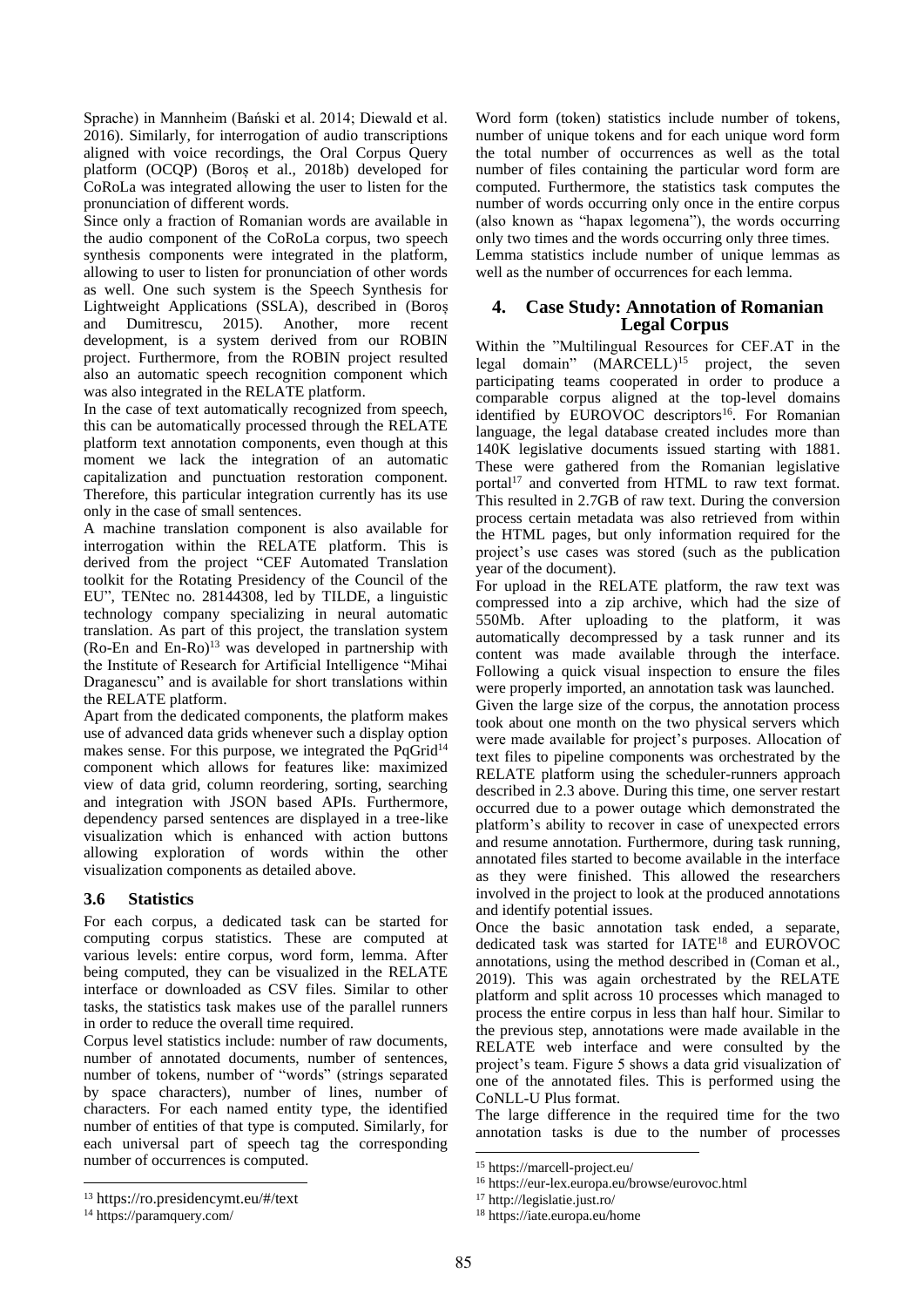#### ≡ Romanian Portal of Language Technologies

Back Download View as Text

Welcome Vas

| <b>File View</b>                               |               |          |             |             |                                          |                |        | x ⊖                     |
|------------------------------------------------|---------------|----------|-------------|-------------|------------------------------------------|----------------|--------|-------------------------|
| ID                                             | Form          | Lemma    | <b>UPOS</b> | <b>XPOS</b> | Feats                                    | Head           | Deprel |                         |
| # sent_id = $ro$ _legal.1                      |               |          |             |             |                                          |                |        | Ł                       |
| # text = DECRET nr. 51<br>din 11 ianuarie 2008 |               |          |             |             |                                          |                |        |                         |
|                                                | <b>DECRET</b> | decret   | <b>NOUN</b> | Ncms-n      | Definite=Ind Gender=M<br>asc Number=Sing | $\Omega$       | root   |                         |
| $\overline{2}$                                 | nr.           | nr.      | <b>NOUN</b> | Yn          | Abbr=Yes                                 | 1              | nmod   |                         |
| $\overline{\mathbf{3}}$                        | 51            | 51       | <b>NUM</b>  | Mc          | $\overline{\phantom{0}}$                 | $\overline{a}$ | nummod |                         |
| 4                                              | din           | din      | <b>ADP</b>  | Spsa        | AdpType=Prep Case=A<br>cc                | 6              | case   |                         |
| 5                                              | 11            | 11       | <b>NUM</b>  | Mc          | -                                        | 6              | nummod |                         |
| 6                                              | ianuarie      | ianuarie | <b>NOUN</b> | Ncms-n      | Definite=Ind Gender=M<br>asc Number=Sing | $\overline{2}$ | nmod   |                         |
| ÷                                              | 2008          | 2008     | <b>NUM</b>  | Mc          | $\overline{\phantom{0}}$                 | 6              | nummod |                         |
| 10 <sub>1</sub>                                |               |          |             |             |                                          |                |        |                         |
| # sent_id = ro_legal.2                         |               |          |             |             |                                          |                |        |                         |
| $#$ text = pentru numirea                      |               |          |             |             |                                          |                |        | $\overline{\mathbf{r}}$ |

Figure 5: Datagrid visualization of an annotated file from the Romanian legal corpus

involved and their respective complexity. The IATE/EUROVOC annotator used the already tokenized and annotated documents from the previous step. More important, the Aho-Corasick algorithm (Aho and Corasick, 1975) used for detecting the corpus occurrences of the terms stored in the trie dictionary made of IATE Romanian terms runs in linear-time (see details in (Coman et al., 2019)).

Following the two annotation stages, a statistics task was executed, in order to compute the overall statistics on the corpus, useful for reporting purposes. This was executed using 13 processes orchestrated by the platform and took about one hour and half to compute the statistical indicators described in section 2.6 above. Table 1 presents some of the computed statistics.

| Number of documents        | 144,131     |
|----------------------------|-------------|
| Number of tokens           | 456,079,723 |
| Unique tokens              | 1,528,228   |
| Unique lemmas              | 1,195,484   |
| Tokens occurring only once | 772.141     |

Table 1: Statistics from the Romanian legal corpus obtained using the RELATE platform

Finally, a MARCELL specific preparation task was executed, ensuring the output format agreed within the project. This is also a CoNLL-U Plus based format. Each document begins with a line describing the columns followed by a "newdoc" marker holding the file id (# newdoc  $id =$  ro.legal). Each sentence in a document is labelled by a unique ID (example: "# sent id = ro legal.4"), followed by the text of the respective sentence (# text = ...). Following is a tab separated list of  $14$ columns, according to the first descriptor line in the file. It contains the word id, word form, lemma, universal part of speech tag, language specific part of speech tag, list of morphological features, head of the current word, universal dependency relation, underscore in columns nine and ten (since we don't use any enhanced dependency graph features or miscellaneous features),

named entities in BIO format, NP chunk information, IATE and EUROVOC annotations.

The entire annotated corpus has a size of 29GB and was archived using an archiving task, resulting a zip archive of 4.3GB, downloadable through the platform and was later stored in the MARCELL repository.

## **5. Conclusion**

This paper presented an integrated, high performance platform for Romanian language, called RELATE. It allows researchers to upload a large corpus and perform annotations as well as complex analysis on the data. To achieve parallelization of time-consuming annotation operations, the platform uses a scheduler-runners mechanism. This allows CPU-intensive operations to be distributed across multiple processing nodes across a network or even across the Internet.

By integrating current state of the art modules for processing Romanian language, developed by different research partners, the RELATE platform strives to become a national reference portal.

Multiple input and output file formats are supported, while the internal format used by the platform is the CoNLL-U Plus format. Large archives can be uploaded, processed and finally downloaded in a standard annotated format.

The platform is loosely coupled with the processing pipelines, by means of URLs accessed by the task runner processes, thus complying with a micro-services architecture. Therefore, one of the key future developments for the platform is envisaged to be its containerization in the form of multiple docker containers: one for the interface and one for the processing pipeline. This would allow for quick deployment on new processing nodes as well as increased durability when faced with operating system updates or changes in external libraries.

RELATE will be further enhanced with new Romanian language technologies/computational resources as they become available. While we do not aim at standardizing language technologies interoperation or annotation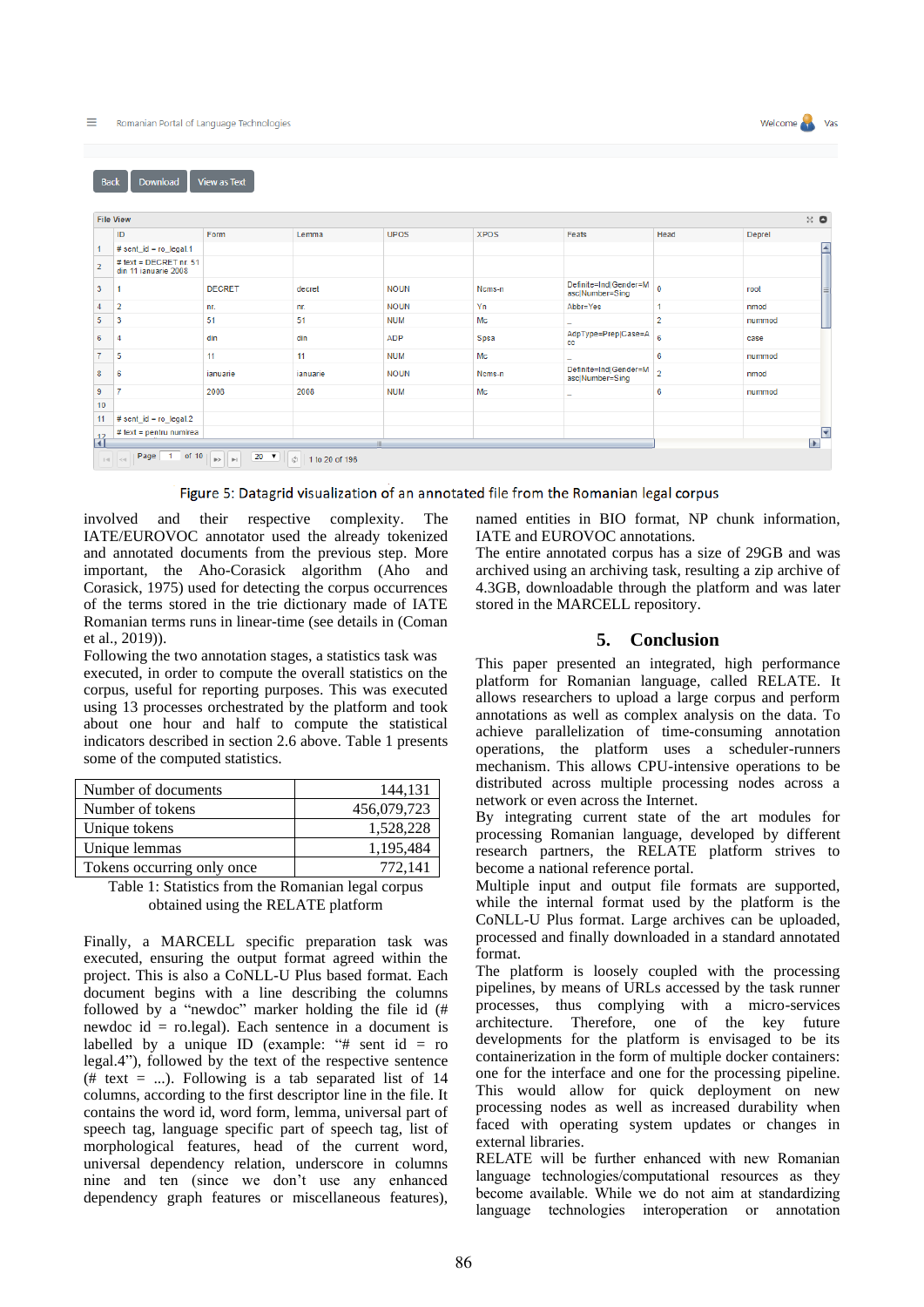visualization, thus admitting supplementary programming effort for each new addition, our *focus* is to keep thinking on how to best visualize and link automatically generated annotations with their supporting computational resources in such a way that the widest interested audience is best served doing their work.

In the spirit of European Language Grid, as National Center of Competence for Romania, we will try to persuade all the developers of technologies and resources for Romanian to adhere and contribute to the RELATE portal with new tools and data-sets.

### **6. Acknowledgements**

Part of this work was conducted in the context of the ReTeRom project. Part of this work was conducted in the context of the Marcell project. Speech recognition and synthesis components referenced in this work were developed within the ROBIN project. Machine translation components referenced in this work were developed within the "CEF Automated Translation toolkit for the EU Council Presidency", TENtec no. 28144308.

#### **7. Bibliographical References**

- Aho, A. and Corasick, M. (1975). Efficient string matching: An aid to bibliographic search. *Commun. ACM*. 18:6, 333-340.
- Bański, P., Diewald, N., Hanl, M., Kupietz, M. and Witt, A. (2014). Access Control by Query Rewriting. The Case of KorAP. In *Proceedings of the Ninth Conference on International Language Resources and Evaluation (LREC'14).* Reykjavik, European Language Resources Association (ELRA).
- Boroș, T., Dumitrescu, D.Ș. and Burtică, R. (2018). NLP-Cube: End-to-End Raw Text Processing With Neural Networks. In *Proceedings of the CoNLL 2018 Shared Task: Multilingual Parsing from Raw Text to Universal Dependencies*. Association for Computational Linguistics, pages 171-179.
- Boroș, T., Dumitrescu, D.Ș. and Păiș, V. (2018b). "Tools and resources for Romanian text-to-speech and speechto-text applications", in *Proceedings of the International Conference on Human-Computer Interaction – RoCHI 2018*, pp 46-53.
- Boroș, T. and Dumitrescu, D.Ș. (2015). Robust deep learning models for text-to-speech synthesis support on embedded devices. In *Proceedings of the 7th International Conference on Management of computational and collective IntElligence in Digital EcoSystems (MEDES'15)*, Caraguatatuba, Brasil.
- Carp (Mitrofan) M. (2019). Extragere de cunoștințe din texte în limba română și date structurate cu aplicații în domeniu medical. PhD Thesis, Romanian Academy, 144 pages.
- Che, W., Li, Z. and Liu, T. (2010). LTP: a Chinese Language Technology Platform. In *Proceedings of the 23rd International Conference on Computational Linguistics: Demonstrations (COLING '10)*. Association for Computational Linguistics, Stroudsburg, PA, USA, 13-16.
- Coman, A., Mitrofan, M. and Tufis, D. (2019). Automatic identification and classification of legal terms in Romanian law texts, In *Proceedings of ConsILR 2019*, Cluj, România, pp 39-49.
- Cunningham, H. (2002). GATE, a General Architecture for Text Engineering. *Computers and the Humanities*, 36(2):223—254.
- Diewald, N., Hanl, M., Margaretha, E., Bingel, J., Kupietz, M., Bański, P. and Witt, A. (2016). KorAP Architecture – Diving in the Deep Sea of Corpus Data. In: Calzolari, Nicoletta et al. (eds.): *Proceedings of the Tenth International Conference on Language Resources and Evaluation (LREC'16),* Portoroz, European Language Resources Association (ELRA).
- Federmann, C., Giannopoulou, I., Girardi, C., Hamon, O., Mavroeidis, D., Minutoli, S. and Schröder, M. (2012). META-SHARE v2: An Open Network of Repositories for Language Resources including Data and Tools. In *Proceedings of the Eighth International Conference on Language Resources and Evaluation (LREC 2012)*, Turkey, pages 3300-3303.
- Gardner, M., Grus, J., Neumann, M., Tafjord, O., Dasigi, P., Liu, N., Peters, M., Schmitz, M., and Zettlemoyer, L. (2018). AllenNLP: A Deep Semantic Natural Language Processing Platform. arXiv:1803.07640.
- Hinrichs, M., Zastrow, T., and Hinrichs, E. W. (2010). WebLicht: Web-based LRT Services in a Distributed eScience Infrastructure. In *Proceedings of the International Conference on Language Resources and Evaluation, LREC 2010*, pp 489-493.
- Ion, R. (2007). Word Sense Disambiguation Methods Applied to English and Romanian. PhD Thesis, Romanian Academy, 148 pages (in Romanian).
- Ion, R. (2018). TEPROLIN: An Extensible, Online Text Preprocessing Platform for Romanian. In *Proceedings of the International Conference on Linguistic Resources and Tools for Processing Romanian Language (ConsILR 2018)*, November 22-23, 2018, Iași, Romania.
- Miller, G.A. (1995). WordNet: A Lexical Database for English, *Communications of the ACM*, Vol. 38, No. 11:39-41.
- Mititelu, B.V., Tufiș, D. and Irimia, E. (2018). The Reference Corpus of Contemporary Romanian Language (CoRoLa). In *Proceedings of the 11th Language Resources and Evaluation Conference – LREC'18,* Miyazaki, Japan, European Language Resources Association (ELRA).
- Morton, T. and LaCivita, J. (2003). WordFreak: an open tool for linguistic annotation. In *Proceedings of the 2003 Conference of the North American Chapter of the Association for Computational Linguistics on Human Language Technology: Demonstrations - Volume 4 (NAACL-Demonstrations '03)*, Vol. 4. Association for Computational Linguistics, Stroudsburg, PA, USA, 17- 18. DOI: https://doi.org/10.3115/1073427.1073436.
- Păiș, V. (2019). Contributions to semantic processing of texts; Identification of entities and relations between textual units; Case study on Romanian language. PhD Thesis, Romanian Academy, 114 pages.
- Păiș, V., Tufiș, D. and Ion, R. (2019). Integration of Romanian NLP tools into the RELATE platform. In *Proceedings of the International Conference on Linguistic Resources and Tools for Processing Romanian Language – CONSILR 2019*, pages 181-192.
- Perovšek, M., Kranjc, J., Erjavec, T., Cestnik, B. and Lavrač, N. (2016). TextFlows: A visual programming platform for text mining and natural language